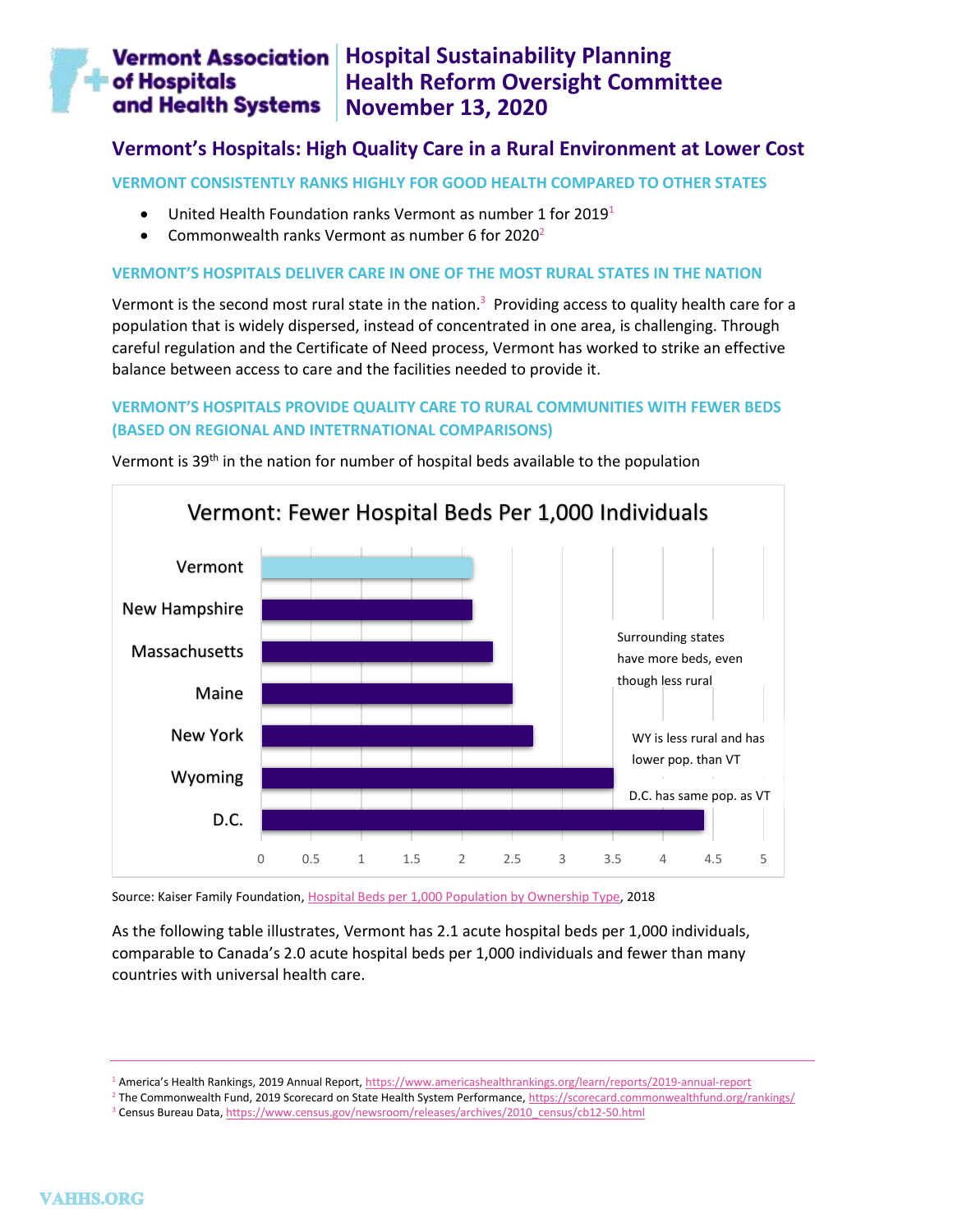#### **Vermont Association** Hospital Sustainability Planning **of Hospitals Health Reform Oversight Committee** and Health Systems **November 13, 2020**



OECD Data[, Hospital beds,](https://data.oecd.org/healtheqt/hospital-beds.htm#indicator-chart) 2018; Kaiser Family Foundation, [Hospital Beds per 1,000 Population by Ownership Type,](https://www.kff.org/other/state-indicator/beds-by-ownership/?activeTab=map¤tTimeframe=0&selectedDistributions=total&selectedRows=%7B%22wrapups%22:%7B%22united-states%22:%7B%7D%7D,%22states%22:%7B%22all%22:%7B%7D%7D%7D&sortModel=%7B%22colId%22:%22Location%22,%22sort%22:%22asc%22%7D) 2018.

**REIMBURSEMENT FOR INPATIENT HOSPITAL SERVICES IS LOWEST IN THE REGION**



Data: Truven MarketScan, Source[: The Commonwealth Fund](https://datacenter.commonwealthfund.org/topics/inpatient-employer-sponsored-insurance-spending-enrollee)